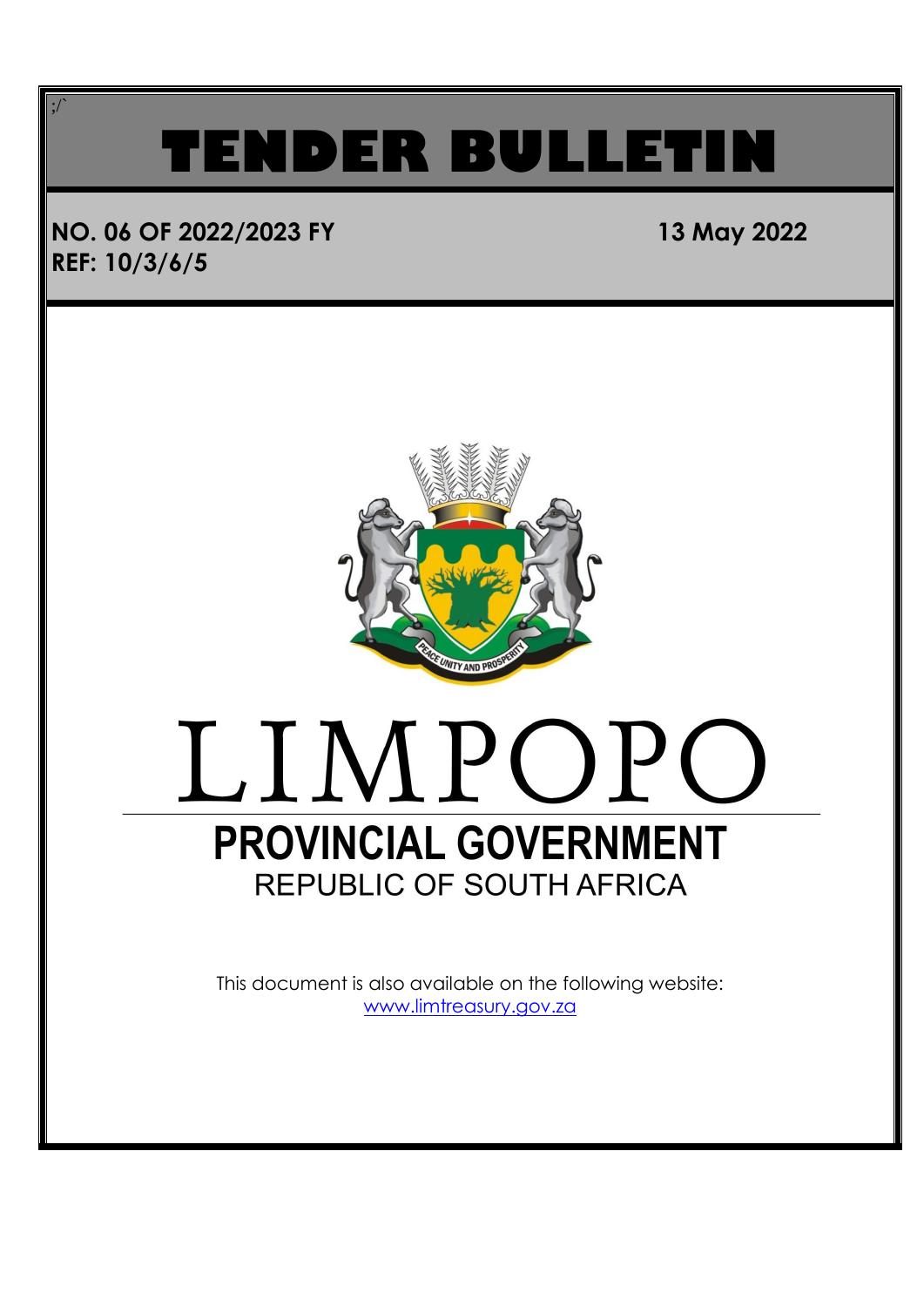### **Provincial Supply Chain Management Office**

#### **TABLE OF CONTENTS**

#### **Page No.**

| 1                                                                         |  |
|---------------------------------------------------------------------------|--|
| 2 <sup>1</sup>                                                            |  |
| $3_{-}$                                                                   |  |
| 4.                                                                        |  |
| 5 <sub>1</sub>                                                            |  |
| 6                                                                         |  |
| ANNEXURE 1: ADDRESS LIST AND CONTACT DETAILS: PROVINCIAL DEPARTMENTS10-11 |  |
|                                                                           |  |
| ANNEXURE 3: ADDRESS LIST AND CONTACT DETAILS: PROVINCIAL TREASURY TENDER  |  |
|                                                                           |  |
|                                                                           |  |
|                                                                           |  |
|                                                                           |  |
|                                                                           |  |
|                                                                           |  |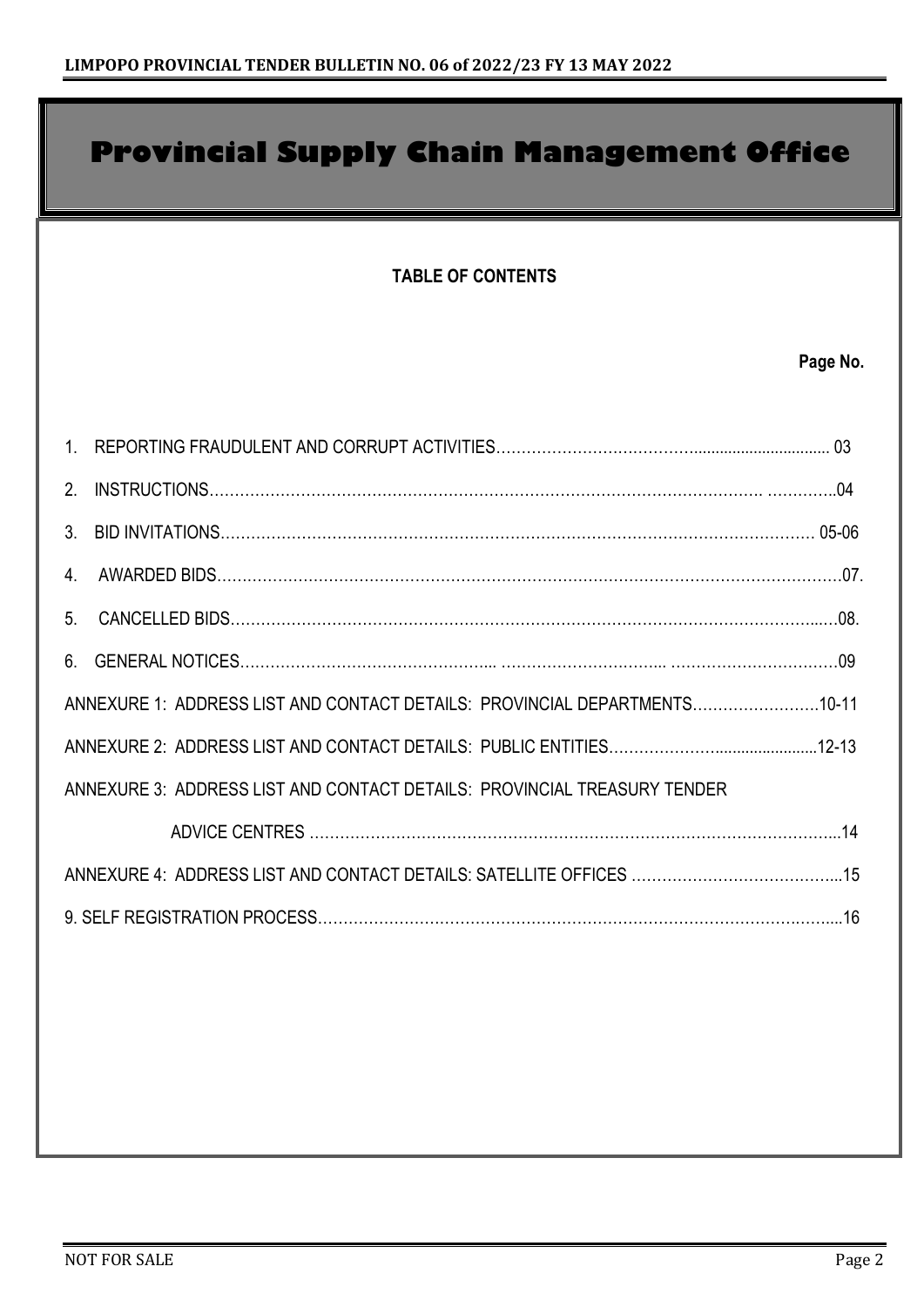| <b>REPORT</b>                                                                    |
|----------------------------------------------------------------------------------|
| <b>FRAUDULENT &amp; CORRUPT ACTIVITIES ON GOVERNMENT PROCUREMENT SYSTEM</b>      |
| National Anti-Corruption @ 0800 701 701                                          |
| Security and Investigating Services - Limpopo Provincial Treasury @ 015 298 7196 |
|                                                                                  |
| ALL COMPLAINTS/CONCERNS RELATED TO SCM NON-COMPLIANCE MUST BE REPORTED TO:       |
| <b>LIMPOPO PROVINCIAL TREASURY</b>                                               |
| <b>PRIVATE BAG X 9486</b>                                                        |
| <b>POLOKWANE</b>                                                                 |
| 0700                                                                             |
|                                                                                  |
| PROVINCIAL TREASURY, FINANCE HOUSE, 56 - 58 PAUL KRUGER STREET, POLOKWANE        |
|                                                                                  |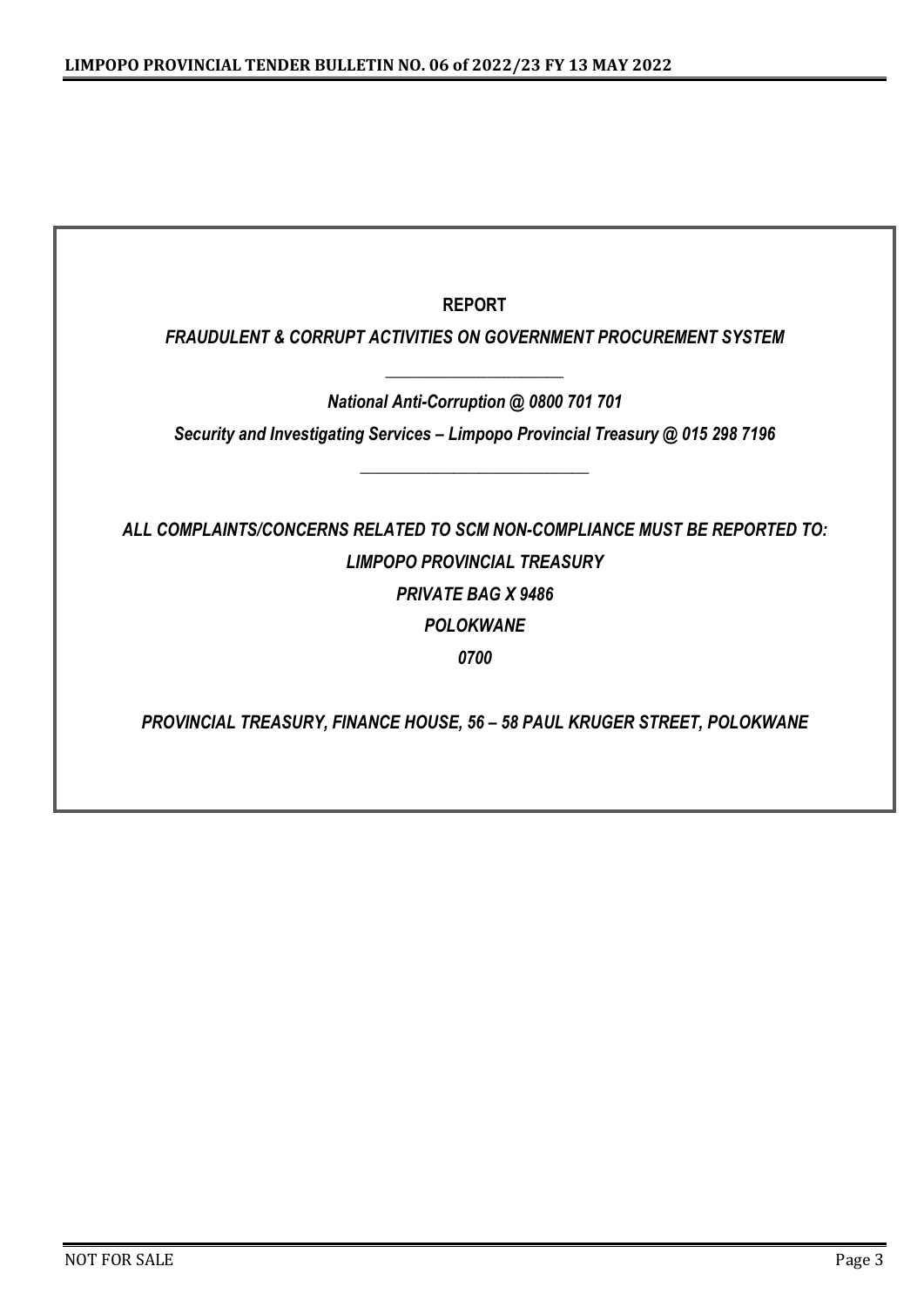#### **2. INSTRUCTIONS**

- 1. Bidders are advised to read the entire tender bulletin.
- 2. Tenders for procurement of supplies, services and disposals are categorized as follows:

#### **SUPPLIES**

- Accommodation, leasing of
- Audio visual equipment
- **Building material**
- Chemicals: Agricultural/Forestry/
- **Laboratory/Water Care**
- Clothing/Textiles
- Computer equipment
- Computer software
- **Electrical equipment**
- **Electronic equipment**
- **Furniture**
- **General**
- **•** Medical
- **Office equipment: Labour-saving devices**
- **Perishable provisions**
- Stationary/printing
- Steel
- **Timber**
- Vehicle (all types)
- Workshop equipment

#### **SERVICES**

- **Building**
- Civil
- **Electrical**
- Functional (including cleaning-,
- and security services)
- **General**
- Maintenance of electrical, mechanical
- equipment and plumbing
- Mechanical
- Professional
- Repair and maintenance of vehicles
- **Transport**

#### **DISPOSALS**

- Clothing and textiles
- **Furniture**
- **General**
- Scrap metal
- **vehicles**
- 3. Bid documents are generally available in English only.
- 4. The address where a bid document is available from and where it must be submitted to may differ.
- 5. The addresses at which bid documents may be obtained and tenders must be posted, appear in Annexure 1.
- 6. The address list of various Supply Chain Management Advice Centres at which bid documents and tender bulletins may also be obtained, appear in Annexure 3; and
- 7. The address list of Supply Chain Management satellite offices at which tender bulletins may also be obtained, appear in Annexure 4.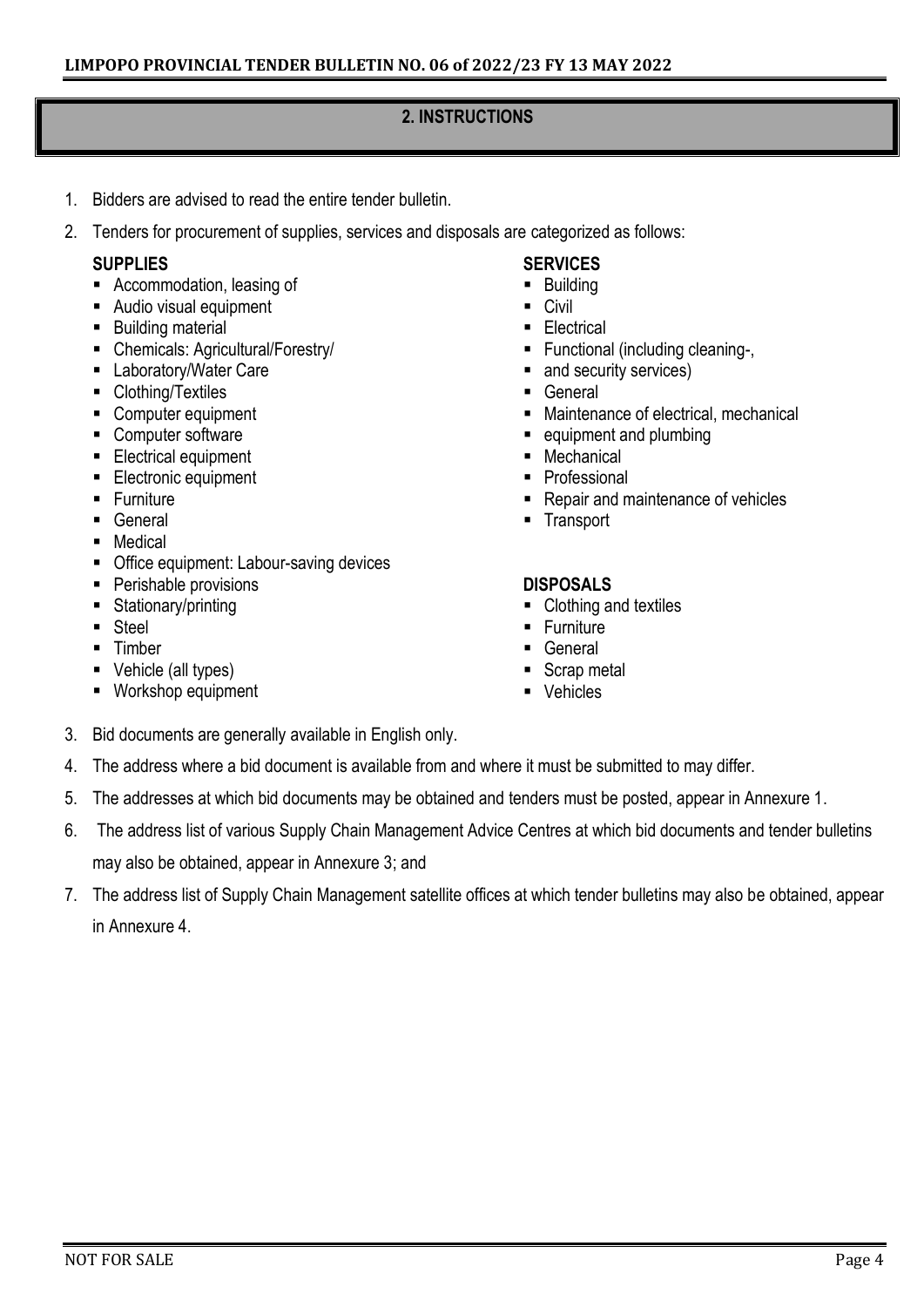| <b>3. BID INVITATIONS</b> |
|---------------------------|
|---------------------------|

| <b>BID NO.</b>                  | <b>DESCRIPTION OF</b><br><b>SERVICE OR SUPPLIES</b>                                                                                                                                                                                                                                                                                                     | <b>CONTACT</b><br><b>DETAILS</b>                                                                                                 | <b>BID</b><br><b>DOCUME</b><br><b>NT</b><br><b>PRICE</b><br>(NON-<br><b>REFUND</b><br>ABLE) | <b>DUE AT</b><br>11H00 | <b>BID</b><br><b>DOCUM</b><br><b>ENTS</b><br><b>OBTAIN</b><br><b>ABLE</b><br><b>FROM</b> | <b>POST</b><br><b>OR</b><br><b>DELIVE</b><br><b>R BIDS</b><br><b>TO</b><br>See Annexure 1 &<br>2,<br>Page 09 & 11 |
|---------------------------------|---------------------------------------------------------------------------------------------------------------------------------------------------------------------------------------------------------------------------------------------------------------------------------------------------------------------------------------------------------|----------------------------------------------------------------------------------------------------------------------------------|---------------------------------------------------------------------------------------------|------------------------|------------------------------------------------------------------------------------------|-------------------------------------------------------------------------------------------------------------------|
| <b>VTVET</b><br>No 25 /<br>2021 | Re- Advert<br>Renovation<br>of<br>Ndzalama and Tingwazi Hostel<br><b>CIDB Grading</b><br>6 GB<br><b>Compulsory Briefing</b><br>Date: 19/05/2022<br>Time: 11:00<br>Venue: Shingwedzi Campus                                                                                                                                                              | Enquires can be directed to<br>+27 15 963 7000 OR by<br>email to:<br>tenders@vhembecollege.edu.<br>$\underline{\mathsf{za}}$     | R1200.00                                                                                    | 07/06/2022             | 117                                                                                      | 117                                                                                                               |
| <b>VTVET</b><br>No 26 /<br>2021 | <b>Vhembe TVET College</b><br>Re- Advert Rendering of Security<br>Services For a Period of 24 Months<br>(02 Years) Three in One)<br>Thengwe, Musina and Makhado)<br>Bidder will only be awarded one<br>site.<br><b>Compulsory Briefing</b><br>Date: 18/05/2022<br>Time: 14:00<br>Venue: Central Office<br><b>New Site</b><br><b>Vhembe TVET College</b> | All enquires can be directed to<br>+27 15 963 7000 OR by<br>email to:<br>tenders@vhembecollege.edu.<br>$\underline{\mathsf{za}}$ | R500.00                                                                                     | 07/06/2022             | 117                                                                                      | 117                                                                                                               |
| <b>VTVET</b><br>No 03/<br>2022  | Purchase and Supply of Corporate<br>Gifts<br><b>Compulsory Briefing</b><br>Date: 18/05/2022<br>Time: 09:00<br>Venue: Central Office<br>New Site<br><b>Vhembe TVET College</b>                                                                                                                                                                           | All enquires can be directed to<br>+27 15 963 7000 OR by<br>email to:<br>tenders@vhembecollege.edu.<br>$\underline{\mathsf{za}}$ | R300.00                                                                                     | 07/06/2022             | 117                                                                                      | 117                                                                                                               |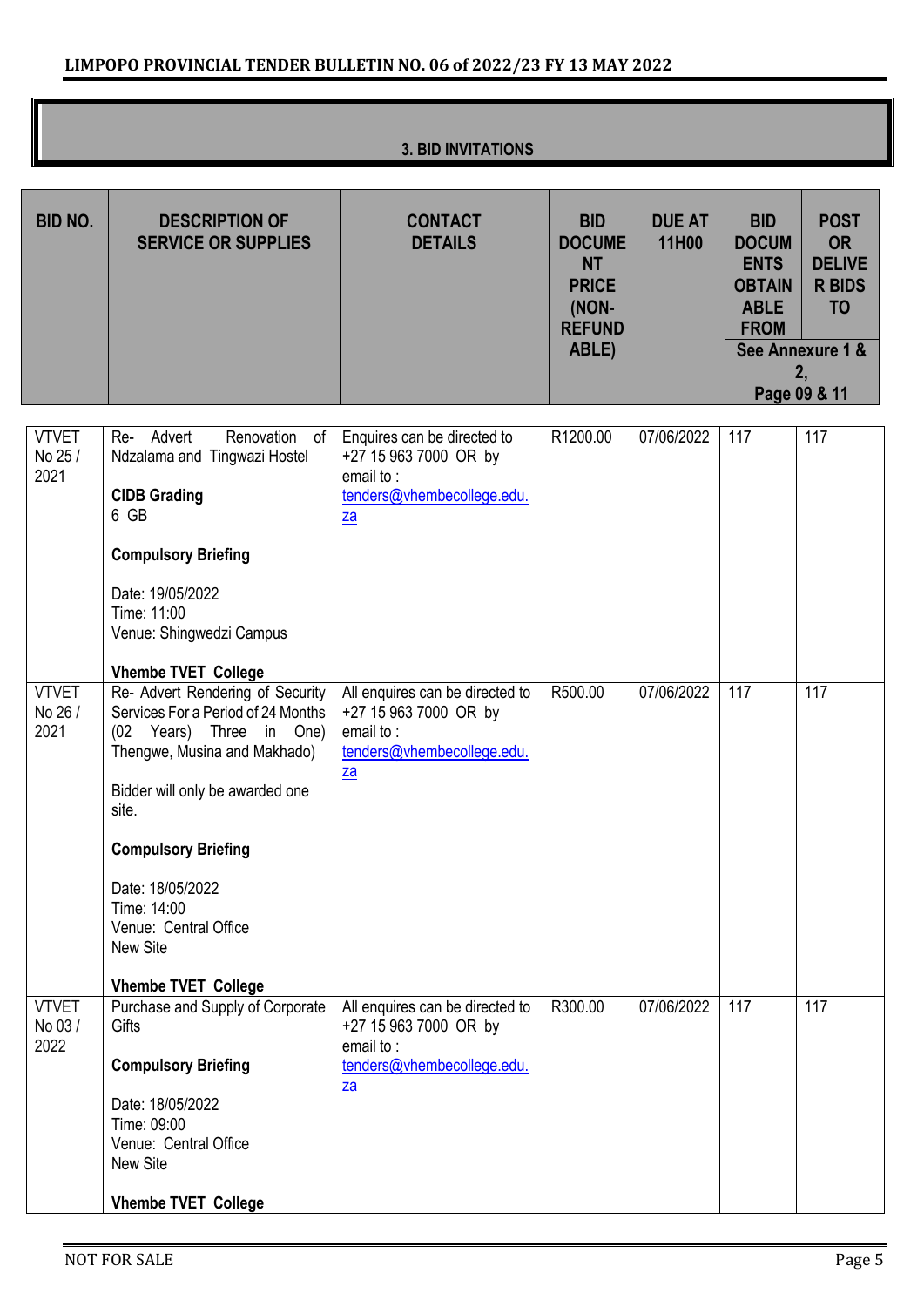#### **LIMPOPO PROVINCIAL TENDER BULLETIN NO. 06 of 2022/23 FY 13 MAY 2022**

| <b>VTVET</b> | Purchase, Supply And Instattation  | All enquires can be directed to | R300.00 | 07/06/2022 | 117 | 117 |
|--------------|------------------------------------|---------------------------------|---------|------------|-----|-----|
| No 04 /      | of Mobile Office Blocks and Mobile | +27 15 963 7000 OR by           |         |            |     |     |
| 2022         | Hall                               | email to:                       |         |            |     |     |
|              |                                    | tenders@vhembecollege.edu.      |         |            |     |     |
|              | <b>Compulsory Briefing</b>         | $\underline{\mathsf{za}}$       |         |            |     |     |
|              | Date: 17/05/2022                   |                                 |         |            |     |     |
|              | Time: 12:00                        |                                 |         |            |     |     |
|              | Venue: Musina Campus               |                                 |         |            |     |     |
|              |                                    |                                 |         |            |     |     |
|              |                                    |                                 |         |            |     |     |
|              | <b>Vhembe TVET College</b>         |                                 |         |            |     |     |
| <b>VTVET</b> | Purchase and Supply Vehicles       | All enquires can be directed to | R300.00 | 07/06/2022 | 117 | 117 |
| No 05/       |                                    | +27 15 963 7000 OR by           |         |            |     |     |
| 2022         |                                    | email to:                       |         |            |     |     |
|              |                                    | tenders@vhembecollege.edu.      |         |            |     |     |
|              | <b>Vhembe TVET College</b>         | za                              |         |            |     |     |
| <b>VTVET</b> | Purchase and Supply Minibus (22    | All enquires can be directed to | R300.00 | 07/06/2022 | 117 | 117 |
| No           | Seater)                            | +27 15 963 7000 OR by           |         |            |     |     |
| 06/2022      |                                    | email to:                       |         |            |     |     |
|              |                                    | tenders@vhembecollege.edu.      |         |            |     |     |
|              |                                    |                                 |         |            |     |     |
|              | <b>Vhembe TVET College</b>         | za                              |         |            |     |     |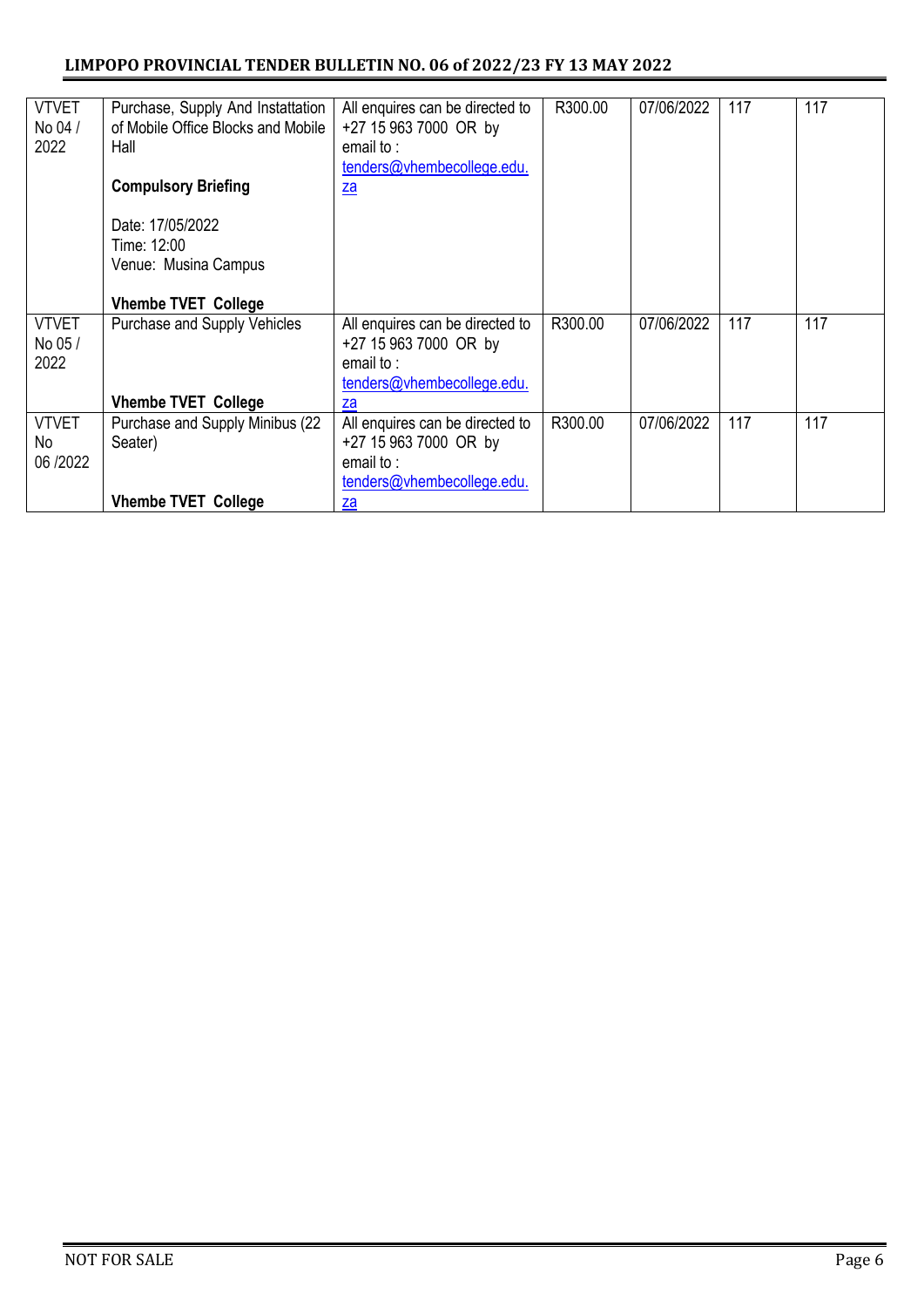#### **4. AWARDED BIDS**

#### 1. **COGHSTA**

| <b>Bid no</b>                | <b>Bid Description</b>                                                                                                                                                                                                                    | <b>Successful Bidder</b>   | <b>Total</b><br><b>Points</b><br><b>Attained</b> | Date<br><b>Approved</b> |
|------------------------------|-------------------------------------------------------------------------------------------------------------------------------------------------------------------------------------------------------------------------------------------|----------------------------|--------------------------------------------------|-------------------------|
|                              |                                                                                                                                                                                                                                           | Rhandzo Projects (Pty) Ltd | 100                                              |                         |
|                              | Database of Geotechnical Firms to                                                                                                                                                                                                         | Geophysics LDA (Pty) Ltd   | 100                                              |                         |
| CoGHSTA<br>B11/2021-22<br>FY | conduct Geotechnical investigation<br>phase 1 and 2 in line with minimum<br>requirements in accordance with the<br>geotechnical site investigation for<br>housing development three-year period<br>2022/23 until 2024/25 financial years. |                            |                                                  | 20 April 2022           |

#### 2. **LEDA**

| <b>BID NUMBER</b> | <b>BID DESCRIPTION</b>                                                                                                                                                                                                                     | <b>AWARDED BIDDER</b>                       | DATE OF<br><b>AWARD</b> | <b>AMOUNT</b>                 | <b>POINTS</b><br><b>SCORED</b> |
|-------------------|--------------------------------------------------------------------------------------------------------------------------------------------------------------------------------------------------------------------------------------------|---------------------------------------------|-------------------------|-------------------------------|--------------------------------|
| FTSEZ/2021/22-1   | Appointment of a professional<br>service provider for the design<br>and implementation of integrated<br>security infrastructure as in<br>perimeter fence & fire breaks,<br>security guard house & access<br>gate, and cctv system phase 1a | Tshashu Consulting and<br>Projects Managers | 28 April 2022           | R <sub>2</sub> 171 934 000.00 | 100.00                         |
| FTSEZ/2021/22-2   | Appointment of a service provider<br>to conduct the township<br>establishment for the Fetakgomo-<br><b>Tubatse Special Economic Zone</b>                                                                                                   | Emendo (Pty) Ltd                            | 28 April 2022           | R <sub>2</sub> 139 000.00     | 100.00                         |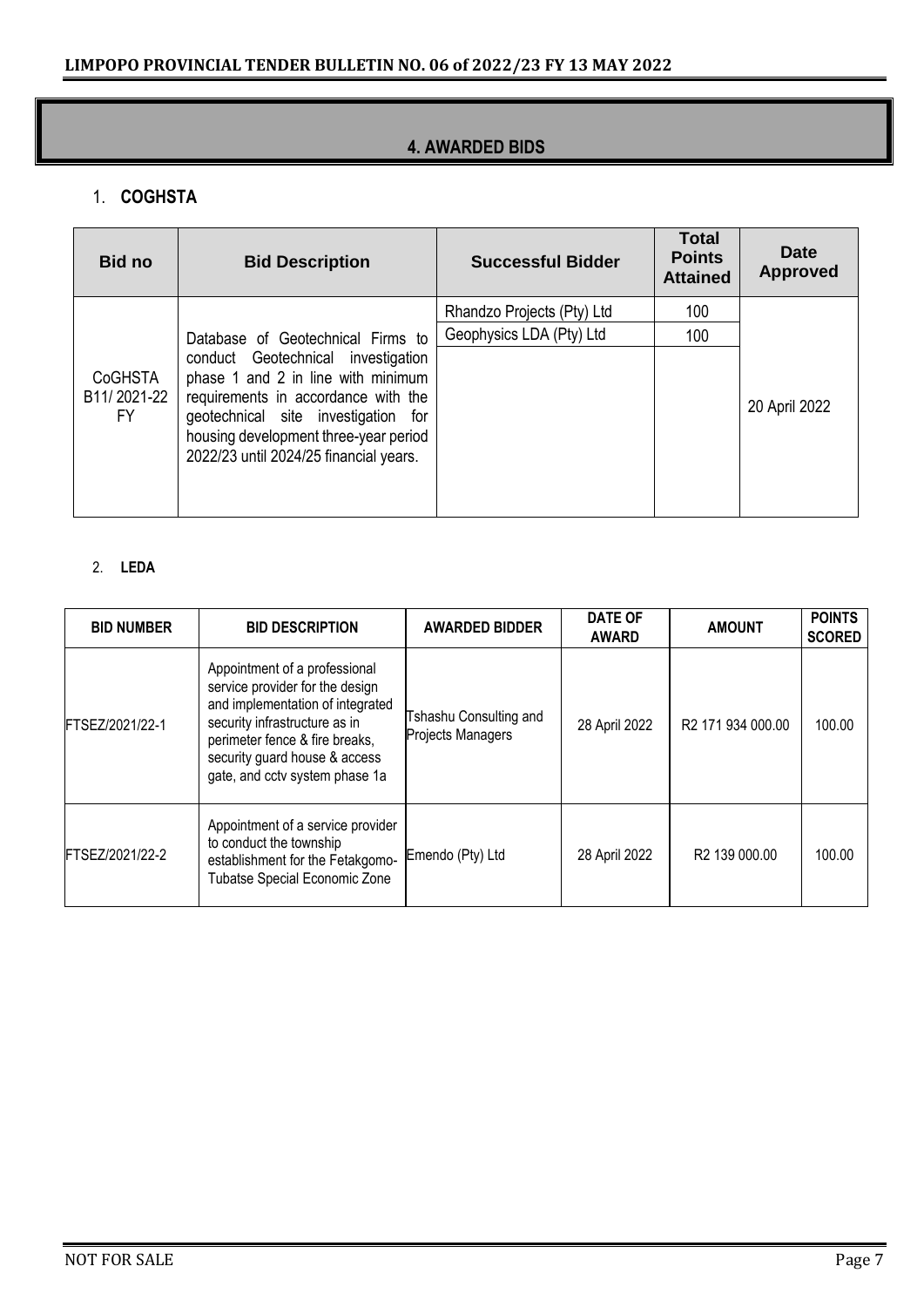#### **5. CANCELLED BIDS**

#### **Department of Agriculture and Rural Development**

| <b>TENDER</b><br><b>BULLETIN</b><br>NO. | <b>BID NO</b>        | <b>PROJECT DESCRIPTION</b>                                                                                                                                                      | <b>DATE ADVERTISED</b> | <b>DATE CLOSED</b> | <b>REASON FOR</b><br><b>CANCELLATION</b> |
|-----------------------------------------|----------------------|---------------------------------------------------------------------------------------------------------------------------------------------------------------------------------|------------------------|--------------------|------------------------------------------|
| 08 2021/2022<br><b>FY</b>               | <b>ACDP</b><br>20/17 | Rendering of Security Services for<br>18 Sites In Capricorn District for<br>Limpopo Department of Agriculture<br>& Rural Development for the Period<br>of Three Years.          | 21 May 2021            | 23 June 2021       | <b>Bid lapsed</b>                        |
| 08 2021/2022<br><b>FY</b>               | <b>ACDP</b><br>21/01 | Rendering of Security Services at  <br>Various Sites in Vhembe District for<br>Limpopo Department Of Agriculture<br>and Rural Development for the<br>Period of Three Years      | 21 May 2021            | 23 June 2021       | <b>Bid lapsed</b>                        |
| 08 2021/2022<br>FY                      | <b>ACDP</b><br>20/18 | Rendering of Security Services for<br>10 Sites In Waterberg District For<br>Limpopo Department of Agriculture<br>And Rural Development (LDARD) for<br>the Period of Three Years | 21 May 2021            | 23 June 2021       | <b>Bid lapsed</b>                        |
| 08 2021/2022<br><b>FY</b>               | <b>ACDP</b><br>21/02 | Rendering of Security Services for<br>11 Various Sites in Sekhukhune<br>District for Limpopo Department of<br>Agriculture & Rural Development for<br>the Period of Three Years  | 21 May 2021            | 23 June 2021       | <b>Bid lapsed</b>                        |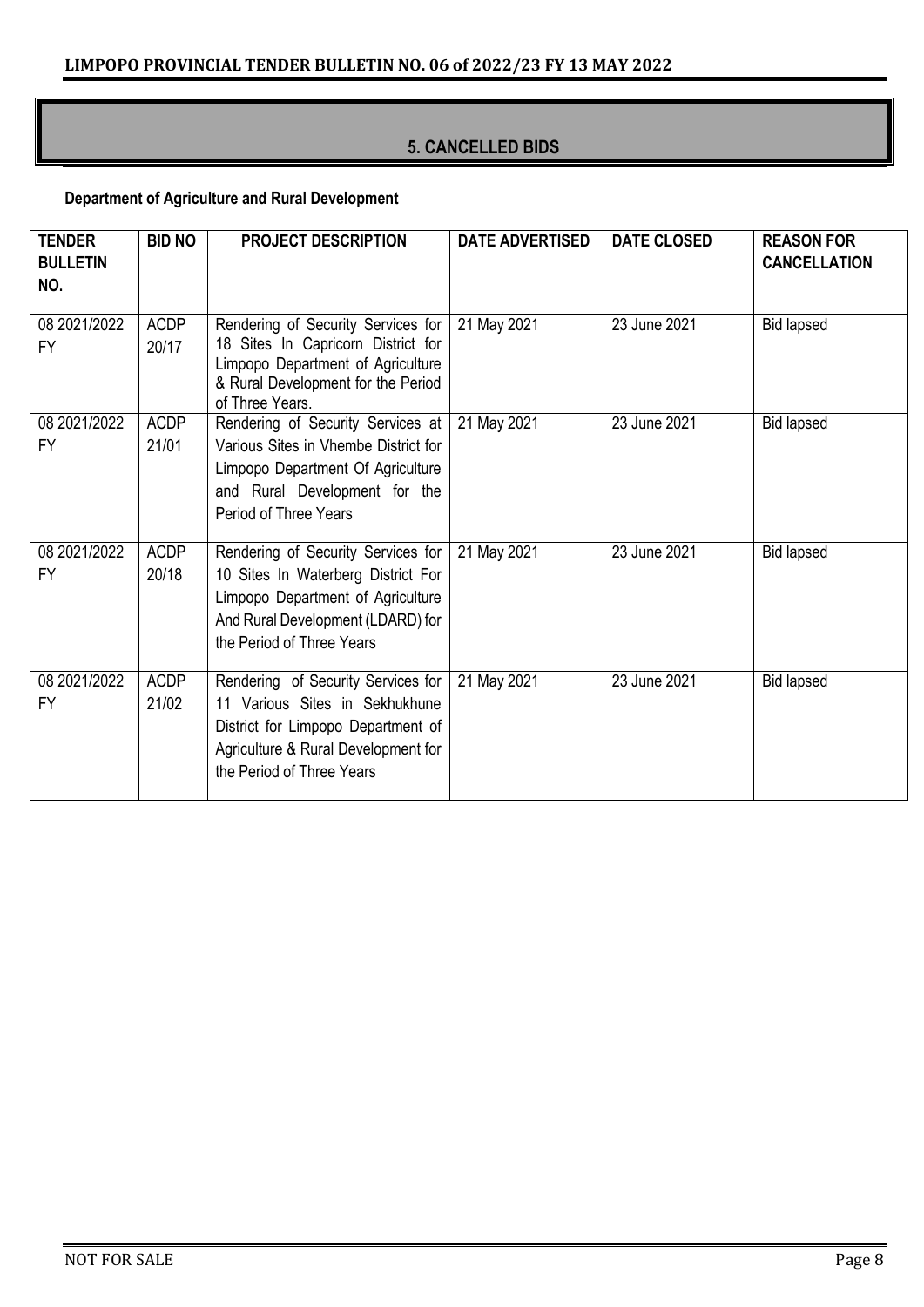#### **6. GENERAL NOTICES**

#### **LIMPOPO (SCM ADVICE CENTERS) CSD CALL CENTRE LINES FOR SUPPLIERS**

| <b>DISTRICT</b> | <b>CALL CENTRE NUMBER</b> | <b>OFFICIAL RESPONSIBLE</b> | <b>TIME</b>    |
|-----------------|---------------------------|-----------------------------|----------------|
|                 |                           |                             |                |
| Capricorn       | 015 291 2684              | Mr. Kgomo AE                | 07H30 TO 16H30 |
| Mopani          | 015 812 0256              | Ms. Nxumalo P               | 07H30 TO 16H30 |
| Sekhukhune      | 013 265 1071              | Mrs Morena MM               | 07H30 TO 16H30 |
| Vhembe          | 015 962 0014              | Mrs. Nefolovhodwe MQ        | 07H30 TO 16H30 |
| Waterberg       | 014 717 1376              | Mrs. Tsatsi AT              | 07H30 TO 16H30 |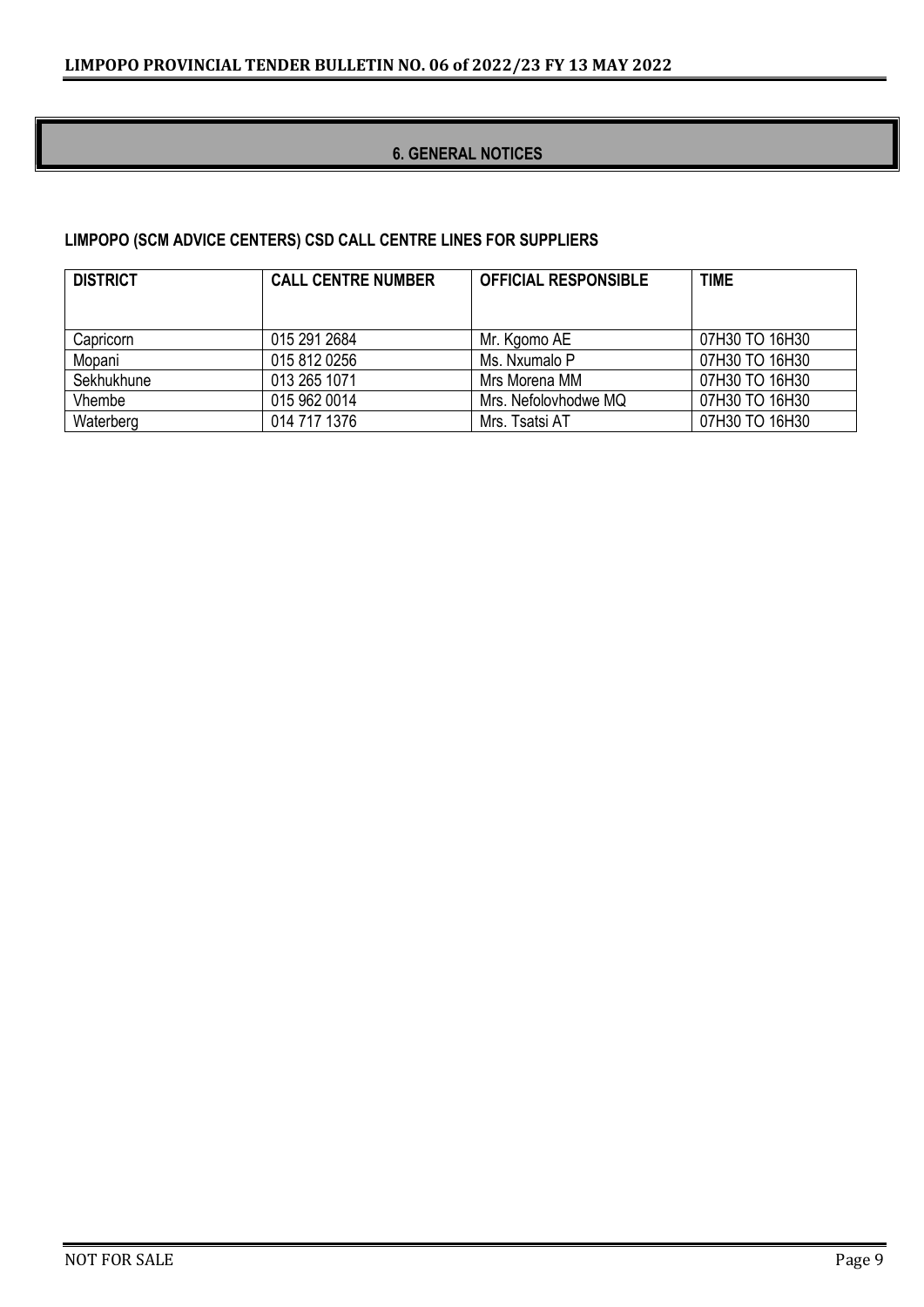| <b>UNIQUE</b><br>REF.<br>NO. | <b>BID</b><br><b>DOCUMENT</b><br><b>REFERENCE</b> | <b>CONTACT DETAILS</b>                                                     | <b>DOCUMENTS SOLD AT:</b>                                                                                                                                                | <b>DOCUMENTS</b><br><b>DEPOSITED AT</b>                                                                                                         |
|------------------------------|---------------------------------------------------|----------------------------------------------------------------------------|--------------------------------------------------------------------------------------------------------------------------------------------------------------------------|-------------------------------------------------------------------------------------------------------------------------------------------------|
| 100                          | <b>DSDP</b>                                       | Tel: 015 293 6000<br>Fax: 015 293 6211<br>Website:<br>www.limpopo.gov.za   | <b>Department of Social Development,</b><br>Office No. 57 Ground Floor, 21 Biccard<br><b>Street POLOKWANE</b>                                                            | Deposited in the box<br>located at Department of<br>Social Development, 21<br><b>Biccard Street</b><br>Polokwane                                |
| 101                          | LPT                                               | Tel: 015 298 7000<br>Fax: 015 295 7010<br>Website:<br>www.limpopo.gov.za   | Provincial Treasury 46 Hans Van<br>Rensburg Street, POLOKWANE and all<br><b>Provincial Treasury Tender Advice Centres</b>                                                | Deposited in the bid box<br>located outside a guard<br>house at Ismini Towers,<br>46 Hans Van Rensburg<br>Street, Polokwane                     |
| 101A                         | TC/LP                                             | Tel: 015 291 8400<br>Fax: 015 295 3310<br>Website:<br>www.limpopo.gov.za   | Provincial Treasury 56 - 58 Paul Kruger<br>Street, POLOKWANE and all Provincial<br><b>Treasury Tender Advice Centres</b>                                                 | Deposited in the bid box<br>located in the main<br>entrance, Finance<br>House Building, 56-58<br>Paul Kruger Street,<br>Polokwane               |
| 102                          | <b>PRDP</b>                                       | Tel: 015 287 6000<br>Fax: 015 295 3840<br>Website:<br>www.limpopo.gov.za   | Office of the Premier, 40 Hans van<br>Rensburg Street, POLOKWANE and all<br><b>SCM Advice Centres</b>                                                                    | Deposited in the bid box<br>located at Mowaneng<br>Building, 40 Hans van<br>Rensburg Street,<br>Polokwane                                       |
| 103                          | <b>HEDP</b>                                       | Tel: 015 293 6000<br>Fax: 015 293 6211<br>Website:<br>www.limpopo.gov.za   | Department of Health, Office No. D3<br>Ground Floor, Old Capricorn Building, 18<br>College Street, POLOKWANE and all<br><b>Provincial Treasury Tender Advice Centres</b> | Deposited in the box<br>located at Department of<br><b>Health and Social</b><br>Development, 18<br>College Street,<br>Polokwane                 |
| 104                          | <b>LPEDT</b>                                      | Tel: 015 290 7600/1<br>Fax: 015 297 4494<br>Website:<br>www.limpopo.gov.za | Department of Education, Corner 113<br>Biccard and 24 Excelsior Streets,<br>POLOKWANE and all Provincial Treasury<br><b>Tender Advice Centres</b>                        | Deposited in the bid box<br>located in the main<br>entrance of corner 113<br><b>Biccard Street and</b><br><b>Excelsior Street,</b><br>Polokwane |
| 105                          | <b>PUDP</b>                                       | Tel: 015 295 1000<br>Fax: 015 295 1163<br>Website:<br>www.limpopo.gov.za   | <b>Department of Transport and</b><br>Community Safety, 40 Paul Kruger Street,<br>POLOKWANE and all Provincial Treasury<br><b>Tender Advice Centres</b>                  | Deposited in the bid box<br>located at 1 <sup>st</sup> Floor, Paul<br>Kruger Wing, 40 Paul<br>Kruger Street,<br>Polokwane                       |
| 106                          | <b>COGHSTA</b>                                    | Tel: 015 294 2000<br>Fax: 015 295 4190<br>Website:<br>www.limpopo.gov.za   | <b>Department of Co-Operative</b><br>Governance, Human Settlements &<br>Traditional Affairs, 28 Market Street,<br>Office No. G 74, Ground Floor, Polokwane.              | Deposited in the bid box<br>located at Hensa<br>Towers, Cnr of Rabe<br>and Landdros Mare<br>Streets, Polokwane                                  |
| 107                          | <b>DSAC</b>                                       | Tel: 015 284 4000<br>Fax: 015 284 4514<br>Website:<br>www.limpopo.gov.za   | <b>Department of Sport, Arts and Culture</b><br>Olympic Towers, Corner Rabe and Biccard<br>Street, POLOKWANE and all Provincial<br><b>Treasury Tender Advice Centre</b>  | Deposited in the bid box<br>located in the main<br>entrance of Olympic<br>Towers, Corner 21<br>Rabe and Biccard<br>Street, Polokwane            |

#### **ANNEXURE 1**: **ADDRESS LIST AND CONTACT DETAILS: LIMPOPO PROVINCIAL DEPARMENTS**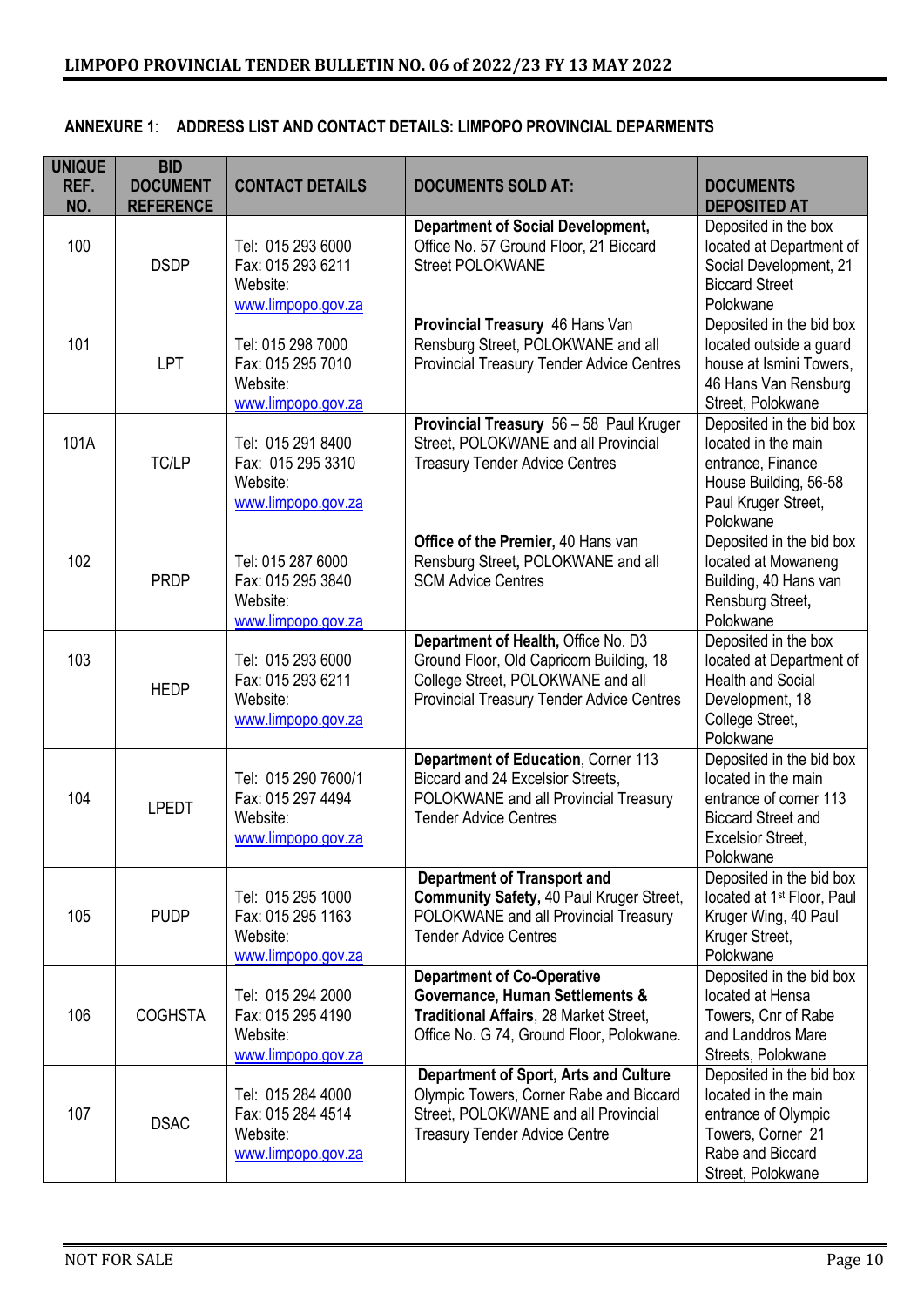| 108 | <b>LEDET</b>          | Tel: 015 293 8300<br>Fax: 015 293 8319<br>Website:<br>www.limpopo.gov.za                | <b>Department of Economic Development,</b><br>Environment & Tourism, 90 Bok Street,<br>POLOKWANE and all SCM Advice Centres                                     | Deposited in the bid box<br>located in the main<br>entrance of Evridiki<br>Towers, 19 Biccard<br>Street, Polokwane                              |
|-----|-----------------------|-----------------------------------------------------------------------------------------|-----------------------------------------------------------------------------------------------------------------------------------------------------------------|-------------------------------------------------------------------------------------------------------------------------------------------------|
| 109 | LDPW &<br><b>WODP</b> | Tel: 015 284 7000<br>Fax: 015 284 7031<br>Website:<br>www.limpopo.gov.za                | Department of Public Works, Roads and<br><b>Infrastructure</b><br>; Towers, 43 Church Street, POLOKWANE<br>and all Provincial Treasury Tender Advice<br>Centres | Deposited in the bid box<br>located at Corner<br>Blaawberg and River<br>Street Ladanna<br>Polokwane 0699 Private<br>Bag X9490 Polokwane<br>0700 |
| 110 | <b>ACDP</b>           | Tel: 015 294<br>3000/30/60/90/20<br>Fax: 015 294 4506<br>Website:<br>www.limpopo.gov.za | Department of Agriculture, Temo Towers,<br>69 Biccard Street, POLOKWANE and all<br><b>Provincial Treasury Tender Advice Centres</b>                             | Deposited in the bid box<br>located in the main<br>entrance of AgriVillage,<br>69 Biccard Street,<br>Polokwane                                  |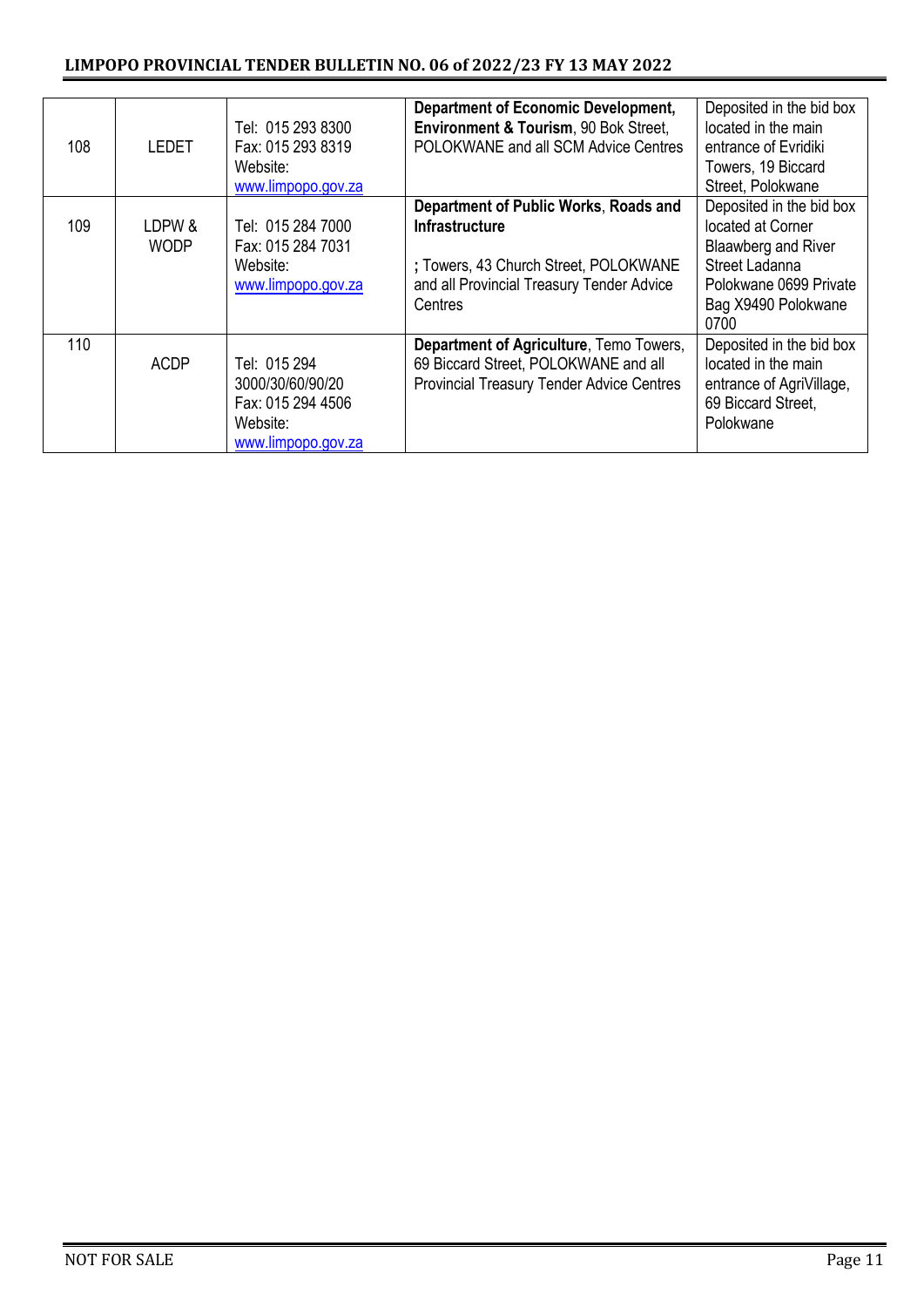|  | ANNEXURE 2: ADDRESS LIST AND CONTACT DETAILS: LIMPOPO PUBLIC ENTITIES |
|--|-----------------------------------------------------------------------|
|--|-----------------------------------------------------------------------|

| <b>UNIQUE</b><br>REF.<br>NO. | <b>BID</b><br><b>DOCUMENT</b><br><b>REFERENCE</b> | <b>CONTACT</b><br><b>DETAILS</b>                                                                   | <b>DOCUMENTS</b><br><b>SOLD AT:</b>                                                                                                            | <b>DOCUMENTS</b><br><b>DEPOSITED AT</b>                                                                                               |
|------------------------------|---------------------------------------------------|----------------------------------------------------------------------------------------------------|------------------------------------------------------------------------------------------------------------------------------------------------|---------------------------------------------------------------------------------------------------------------------------------------|
| 111                          | <b>RFB: LIMP</b>                                  | Tel: 015 293 3621<br>Fax: 015 293 3660<br>Website: www.golimpopo.com                               | <b>State Information Technology</b><br>Agency (SITA) Limpopo Office,<br>Moolman Building, 27 Market<br>Street, POLOKWANE, 0699                 | Bid box located in<br>the Main Entrance of<br>Moolman Building,<br>27 Market Street,<br>Polokwane                                     |
| 112                          | <b>LTA</b>                                        | Tel: 015 293 3600<br>Fax: 015 293 3655<br>Website: www.golimpopo.com                               | <b>Limpopo Tourism Agency,</b><br>ERF 92/688, Portion 2 Southern<br>Gateway, Ext 4, N1 Main Road,<br>Polokwane 0699                            | Bid box located in the<br>offices ERF 92/688.<br>Portion 2 Southern<br>Gateway, Ext 4, N1 Main<br>Road, Polokwane 0699                |
| 113                          | <b>LGB</b>                                        | Tel: 015 295 5581<br>Fax: 015 295 3566<br>Website: www.lgb.org                                     | <b>Limpopo Gambling Board,</b><br>08 Hans van Rensburg Street,<br>POLOKWANE, 0699                                                              | Bid box located in the main<br>entrance, 8 Hans van<br>Rensburg Street,<br>Polokwane, 0699                                            |
| 114                          | <b>LEDA</b>                                       | Tel: 015 633 4700<br>Fax: 015 633 4854<br>Website: www.leda.co.za                                  | Limpopo Economic<br><b>Development Agency</b><br>Enterprise Development Finance,<br>Main Road Lebowakgomo                                      | Bid box located in the main<br>entrance, Enterprise<br>Development Finance,<br>Main Road Lebowakgomo                                  |
| 115                          | <b>RAL</b>                                        | Tel: 015 284 4600<br>Fax: 015 284 4701<br>Website: www.ral.co.za                                   | Road Agency Limpopo (RAL),<br>RAL Towers, 26 Rabe Street,<br>POLOKWANE, 0700                                                                   | Bid box located in the<br>entrance foyer (ground<br>floor) of RAL Towers, at 26<br>Rabe Street, Polokwane                             |
| 116                          | <b>GAAL</b>                                       | Tel: 015 288 0122<br>Fax: 015 288 0346<br>Website: www.gaal.co.za                                  | <b>Gateway Airports Authority</b><br>Limited, N1 Road to Louis<br>Trichardt, Army Base,<br>POLOKWANE International<br>Airport, Polokwane, 0700 | Bid box located in the main<br>entrance, ground floor of<br>administration building,<br>Polokwane International<br>Airport, Army Base |
| 117                          | <b>VIVET</b>                                      | Tel: 015 963 3156<br>Fax: 015 963 3154<br>Website:<br>www.vhembecollege.edu.za                     | Vhembe TVET College,<br>Central Office, Site No 203<br><b>SIBASA</b><br>0970                                                                   | Vhembe TVET College,<br>Central Office, Site No 203<br><b>SIBASA</b><br>0970                                                          |
| 118                          | <b>WTVET</b>                                      | Tel: 015 491 8581/8602<br>Fax: 015 491 8579<br>Website: www.procurement<br>@waterbergcollege.co.za | <b>Waterberg FET College,</b><br>Central Office, 36 Hooge Street<br>Street, Mokopane, 0600                                                     | <b>Waterberg FET College,</b><br>Central Office, 36 Hooge<br>Street Street, Mokopane,<br>Private Bag x 2449,<br>Mokopane 0600         |
| 119                          | <b>GNT</b>                                        | Tel. 015 291 2641<br>Fax. 015 291 2648                                                             | No. 130a Marshall Street,<br>Polokwane.0700                                                                                                    | <b>Great North Transport</b><br>No. 130 Marshall Street,<br>Polokwane.0700                                                            |
| 120                          | <b>MT</b>                                         | Tel. 015 2907715/7772                                                                              | <b>Myula Trust</b><br>25 Rhodesdrift Street, Rhodesdrift<br>Office Park, Bendor Ext 30,<br>Polokwane                                           | <b>Mvula Trust</b><br>25 Rhodesdrift Street.<br>Rhodesdrift Office Park,<br>Bendor Ext 30, Polokwane                                  |
| 121                          | <b>CCTVET</b>                                     | Tel.015 230 1800<br>Fax. 015 291 2767                                                              | Capricorn College for TVET<br>16 Market Street, Polokwane                                                                                      | Private Bag Bag X9674<br>Polokwane0700                                                                                                |
| 122                          | <b>IDT</b>                                        | Tel: 015 295 0000<br>Fax: 015 295 6559                                                             | <b>Independent Development</b><br><b>Trust</b><br>22 Hans van Rensburg Street,<br>Polokwane, 0700                                              | Independent<br><b>Development Trust</b><br>P.O.Box 55386<br>Polokwane 0700                                                            |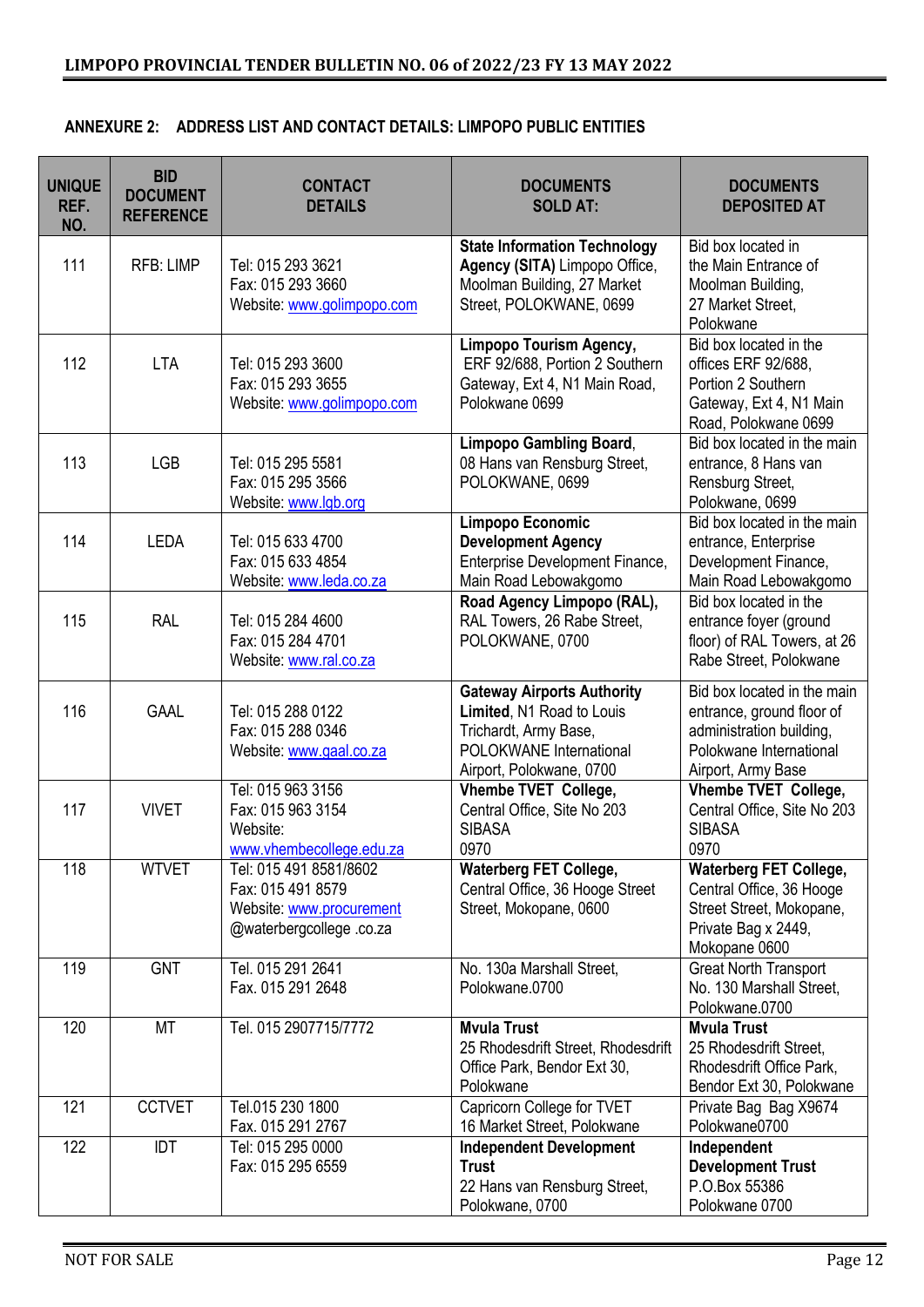#### **LIMPOPO PROVINCIAL TENDER BULLETIN NO. 06 of 2022/23 FY 13 MAY 2022**

| 123 | <b>DBSA</b> | scmqueries@dbsa.org | <b>Development Bank of Southern</b><br><b>Africa</b><br><b>Welcome Centre</b><br>1258 Lever Road<br>Midrand | Development Bank of<br><b>Southern Africa</b><br>Welcome Centre<br>1258 Lever Road<br>Midrand |
|-----|-------------|---------------------|-------------------------------------------------------------------------------------------------------------|-----------------------------------------------------------------------------------------------|
|-----|-------------|---------------------|-------------------------------------------------------------------------------------------------------------|-----------------------------------------------------------------------------------------------|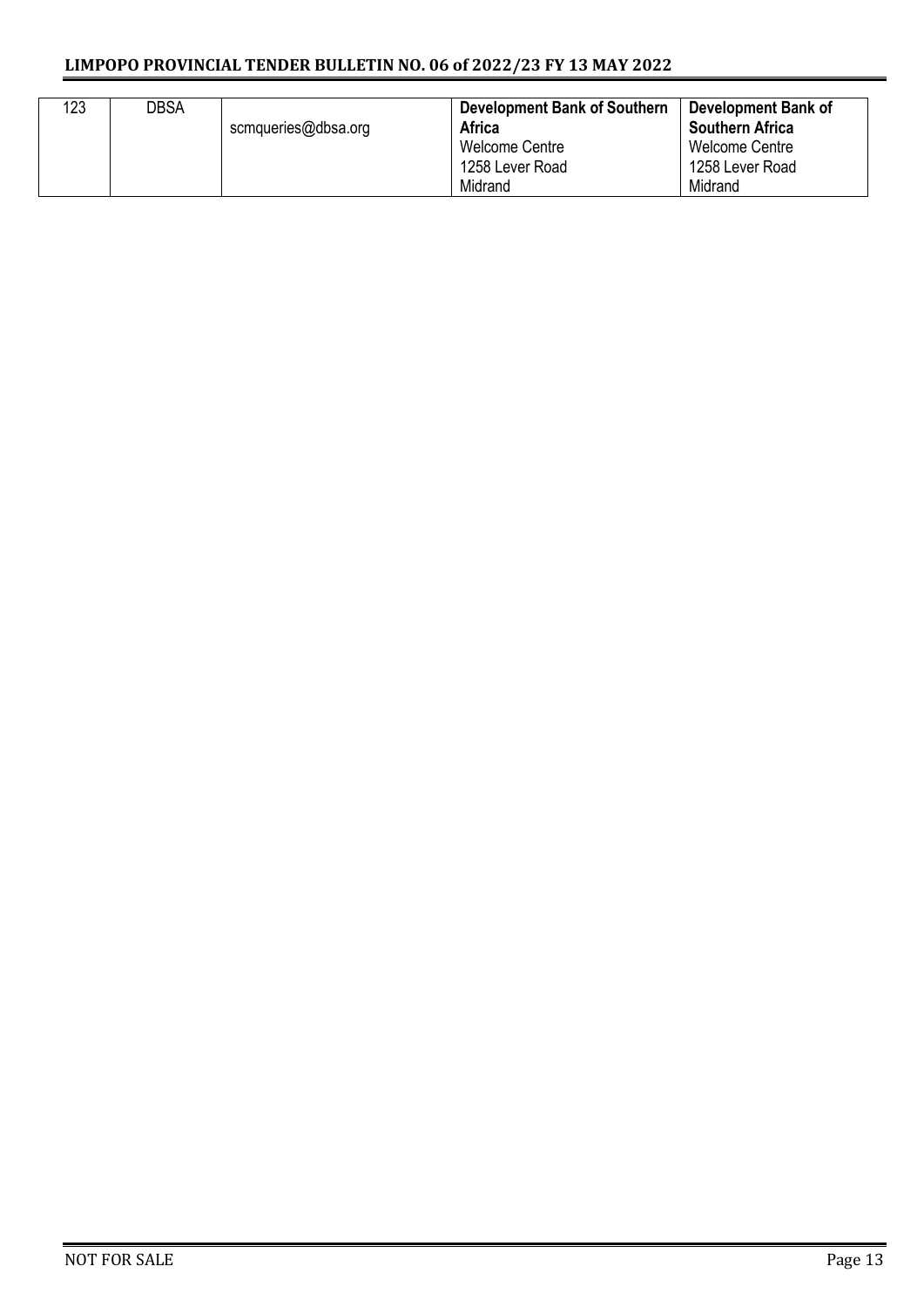#### **ANNEXURE 3: ADDRESS LIST AND CONTACT DETAILS: PROVINCIAL TREASURY TENDER ADVICE CENTRES** (Tender bulletins and bid documents are obtainable from the following Centers):

| <b>PROVINCIAL TREASURY SUPPLY CHAIN MANAGEMENT ADVICE CENTRES</b>                                                                                                                                                                              |                                                                                                                                                                                                           |  |  |  |  |
|------------------------------------------------------------------------------------------------------------------------------------------------------------------------------------------------------------------------------------------------|-----------------------------------------------------------------------------------------------------------------------------------------------------------------------------------------------------------|--|--|--|--|
| <b>HEAD OFFICE</b><br>Provincial Supply Chain Management Office<br>56 - 58 Paul Kruger Street<br><b>POLOKWANE</b><br>Private Bag x9494<br>POLOKWANE, 0700<br>Tel No. (015) 291 8400<br>Contact: Ms. M.B Rakubu @ Tel: 015 291 8717/6           | <b>Capricorn SCM Advice Centre</b><br>Limpopo Provincial Treasury<br>56-58 Paul Kruger Street<br>Private Bag x9494<br>POLOKWANE, 0700<br>Tel No. (015) 291 8400<br>Contact Person: Ms. M.M. Masindi       |  |  |  |  |
| <b>Vhembe SCM Advice Centre</b><br><b>Limpopo Provincial Treasury</b><br><b>Government Building Complex</b><br><b>BLOCK E GROUND FLOOR</b><br>THOHOYANDOU, VENDA<br>Tel: (015) 962 1752<br>Fax: (015) 962 1282<br>Contact Person: Ms. A Manena | <b>Mopani SCM Advice Centre</b><br>Limpopo Provincial Treasury<br>Private Bag X 1973<br><b>GIYANI, 0826</b><br>Tel: (015) 812 0149<br>Fax: 086 219 7905<br>Contact Person: Mr. G Muravha                  |  |  |  |  |
| <b>Waterberg SCM Advice Centre</b><br><b>Limpopo Provincial Treasury</b><br>98 Nelson Mandela Street<br>Decimale Building<br><b>MODIMOLLE</b><br>Tel: (014) 717 5837<br>Fax: (014) 717 5670<br>Contact Person: Mr. AT Tsatsi                   | Sekhukhune SCM Advice Centre<br><b>Limpopo Provincial Treasury</b><br>Lefa Centre, Schoonoord Road<br><b>JANE FURSE</b><br>Tel: (013) 265 1344<br>Fax: (013) 265 1354<br>Contact Person: Mr. M. S. Sehale |  |  |  |  |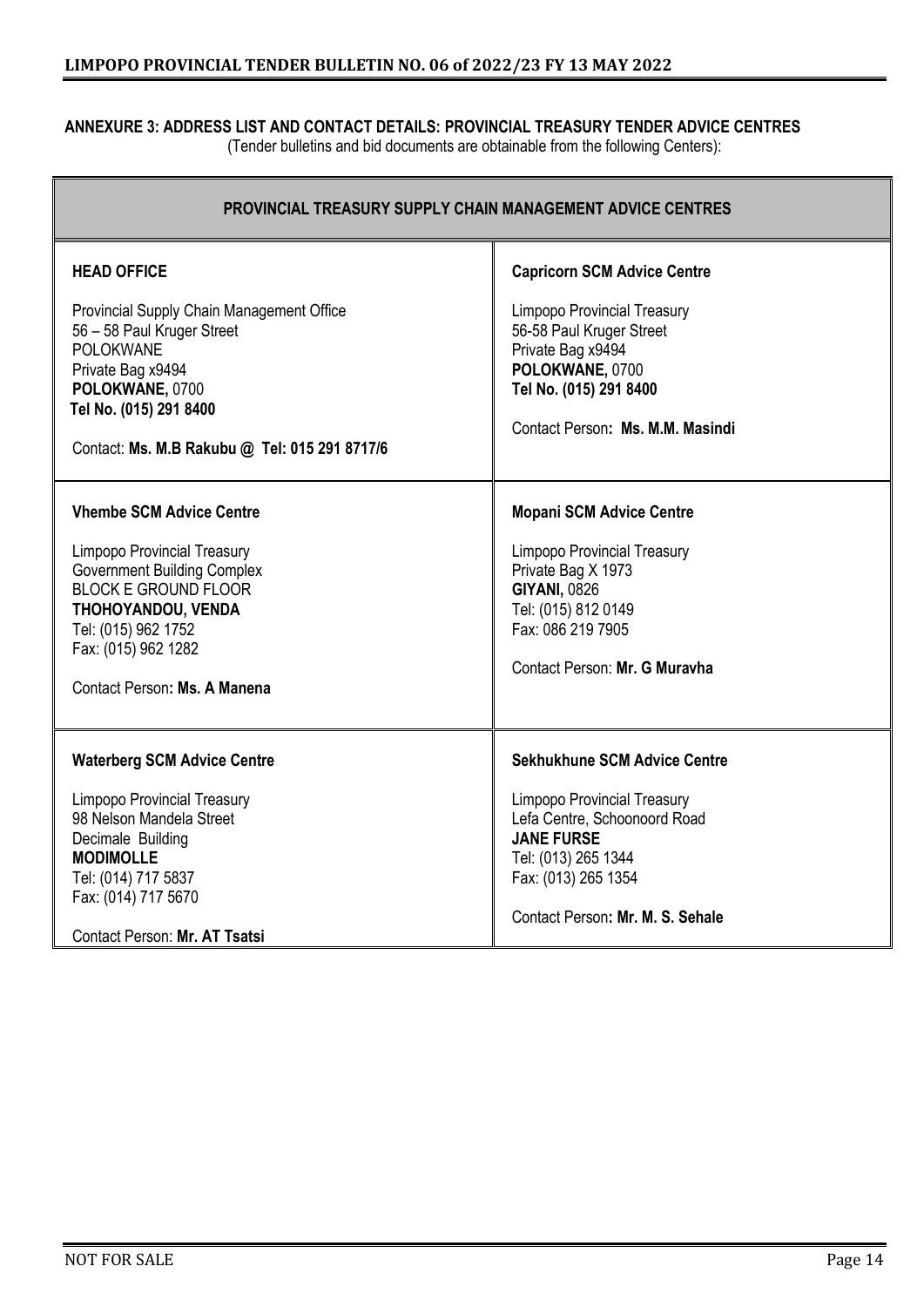#### **ANNEXURE 4: ADDRESS LIST AND CONTACT DETAILS: SATELLITE OFFICES**

(Tender bulletins are obtainable from the following centers)

| <b>CAPRICORN</b> | <b>VHEMBE</b> | <b>MOPANI</b> | <b>WATERBERG</b>                                                      | <b>SEKHUKHUNE</b> |
|------------------|---------------|---------------|-----------------------------------------------------------------------|-------------------|
|                  |               |               | Libsa Thabazimbi:<br>No.08 Riet Bok Street<br>Tel. No. (014) 772 2437 |                   |
|                  |               |               | Libsa Lephalale<br>No. 3A Venter Street<br>Tel. No. (014) 763 2834    |                   |